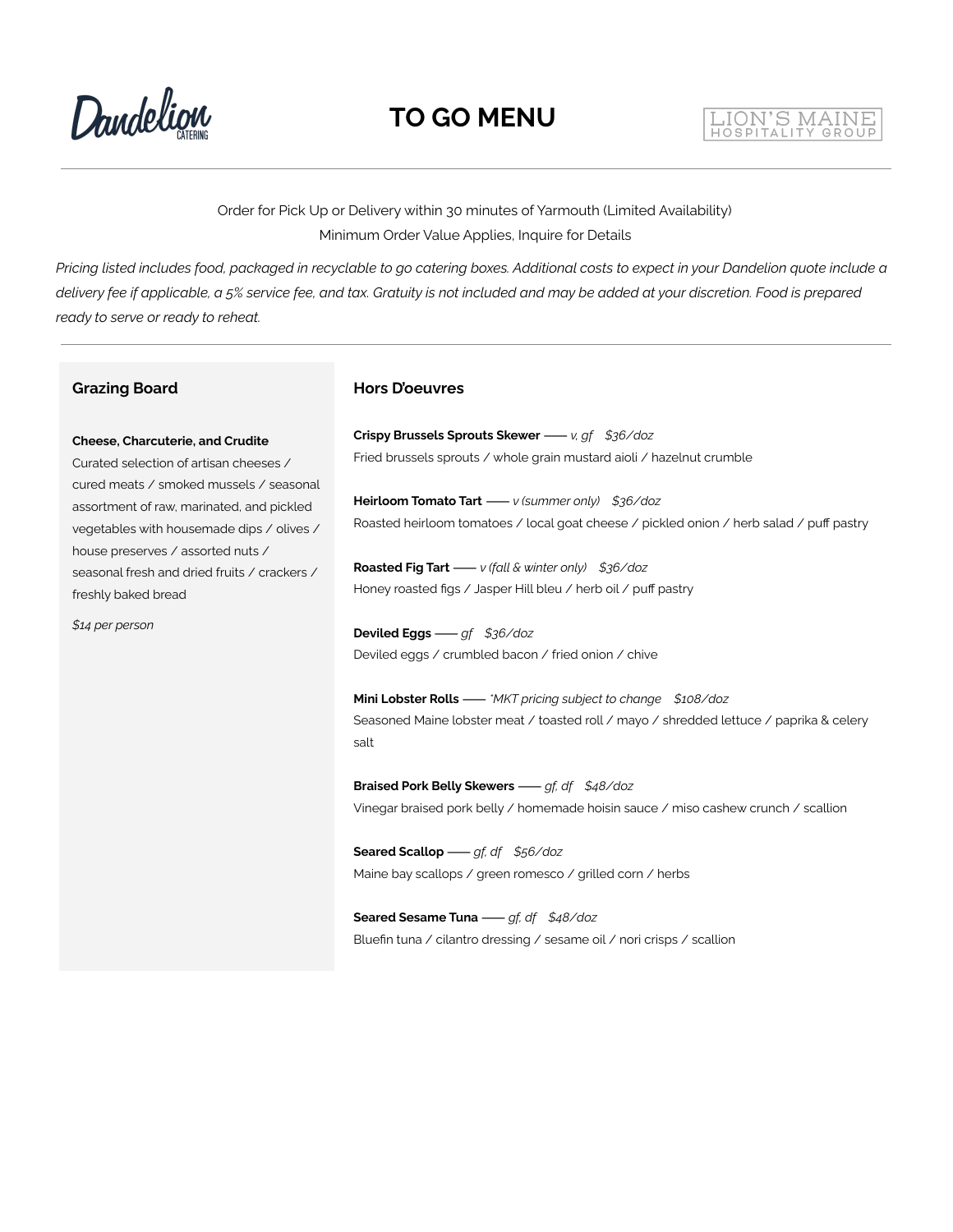

### **TO GO MENU**

### **Salads & Sandwiches**

Minimum Order 6 Per Item

Priced Per Serving; Salads are Packaged Buffet Style / Sandwiches are Individually Wrapped

#### **SALADS SANDWICHES**

**Little Gem Salad**⸺*gf \$9.50* Lettuce wedges / buttermilk chive dressing / radish / crumbled bacon / pickled red onion / parmesan

**Grilled Chicken Caesar Wrap** *\$12 each* Brined chicken breast / garlic caesar dressing / baby kale / shaved parmesan / served on a wrap

Shaved turkey / local bacon / tomato harissa relish / mayo /

**Cucumber Salad**⸺*v, gf \$9.50* Marinated cucumber / shaved asparagus / chevre / pickled shallot / toasted hazelnuts

**Melon Salad**⸺*gf (spring & summer only) \$9.50* Fresh melon / crispy prosciutto / whipped honey chevre / toasted almonds / tarragon & mint

**Tomato Salad**⸺*v, gf \$9.50* Heirloom tomato wedges / Maplebrook Farm burrata / pickled red onion / pistachio aillade

**Arugula & Pear Salad**⸺*v \$9.50* Bumbleroot Farm baby arugula / white wine poached pear / pickled radish / shaved manchego / toasted crostini

**Little Leaf & Sweet Potato Salad**⸺*vegan, gf \$9.50* Little Leaf Farm mesclun / aleppo roasted sweet potato / pickled fennel / shaved red onion / dried cherry & almond crumble / red wine vinaigrette

**Dandelion Green Salad**⸺*vegan, gf \$9.50* Greens / shaved carrot / pickled shallot / cucumber / lemon vinaigrette

Oven baked falafel / tzatziki / tahini / tomato / pickled red onion / feta\* / served on fresh pita *(\*may request no feta for vegan option)*



**Falafel Pita**⸺*v \$10 each*

greens / served on focaccia

**Shaved Turkey BLT** *\$12 each*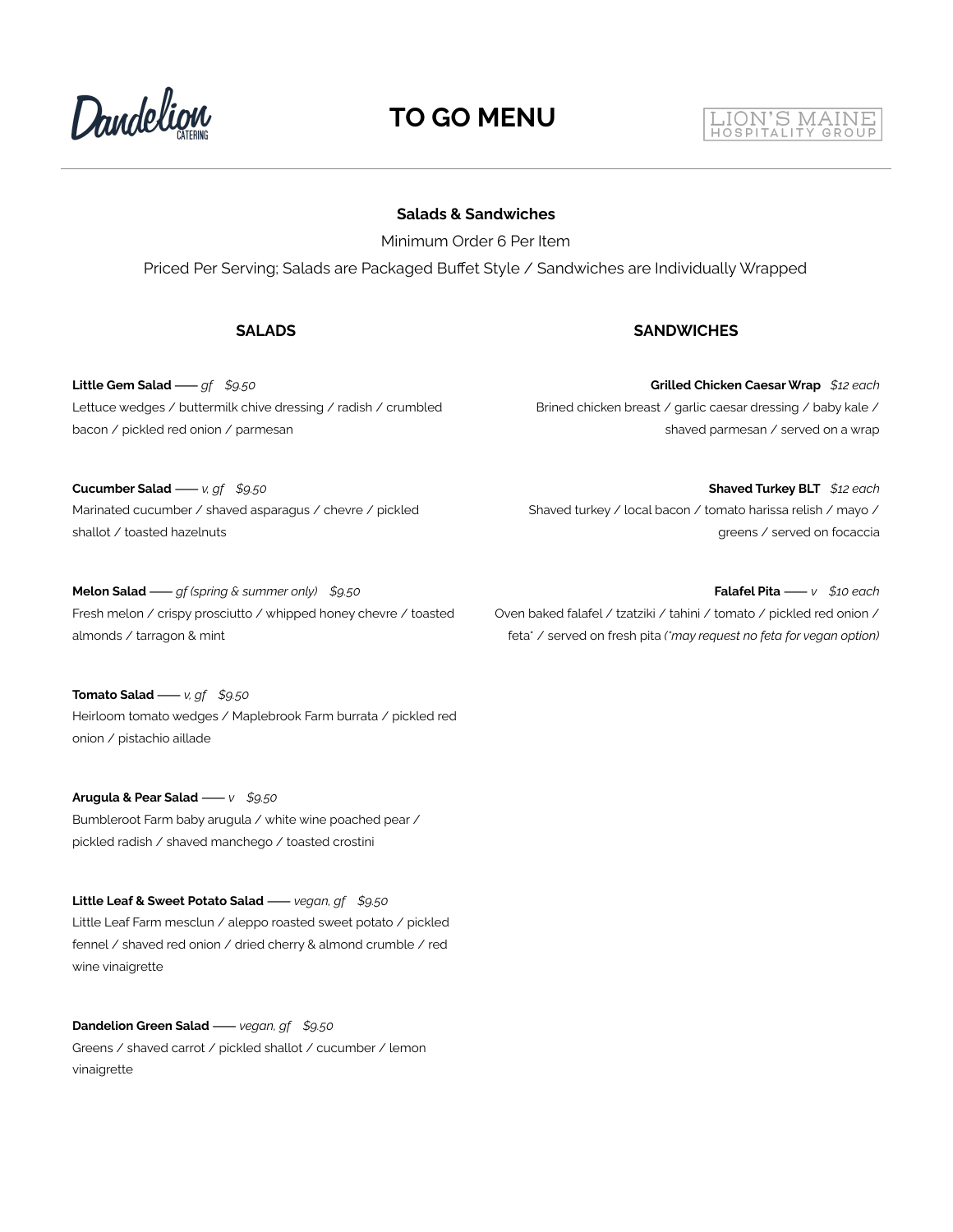

### **TO GO MENU**

#### LION'S MAINE HOSPITALITY GROUP

**Sharing Portions for Family Style or Buffet Dinners**

Minimum Order 6 Per Item Priced Per Serving; Packaged Buffet Style

#### **ENTREES SIDES**

**Grilled Sirloin with Romesco**⸺*gf, df \$20* Grilled sirloin / red pepper and walnut romesco / herbs

**Porcini Braised Short Rib** ⸺*gf \$18* Braised porcini short rib / herb oil

**Seared Halibut with Corn**⸺*gf \$20* Seared halibut steak / roasted corn puree

**Seared Pork Tenderloin with Braised Cabbage**⸺*gf, df \$17* Brined and sliced pork tenderloin / pickled mustard seed and apple relish

**Braised Chicken Thighs**⸺*gf \$17* Tomato braised chicken thighs / braising vegetables

**Spring Orecchiette** ⸺*v (spring & summer only) \$16* Orecchiette / roasted artichokes / peas / radicchio / housemade ricotta

**Fall Orecchiette** ⸺*v (fall & winter only) \$16* Orecchiette / roasted butternut squash / curly kale / brown butter cream / thyme breadcrumb

**Lentil Dal** ⸺*vegan, gf \$16* Slow cooked coconut lentils / potatoes / chickpeas / crispy chickpeas / red sorrel

**Roasted Seasonal Vegetables**⸺*gf, vegan \$9.50*

Seasoned with fresh herbs, olive oil, sea salt

**Roasted Crispy Potato**⸺*gf, v \$9.50* Seasoned with crispy garlic, thyme and parmesan

**Harissa Carrots**⸺*gf, v \$9.50* Pickled red onion / mint / tahini / marcona almonds / feta

**Preserved Lemon Couscous**⸺*vegan \$12* Toasted israeli couscous / charred carrot / pickled onion / chickpeas / golden raisins / parsley

**Creamy Pesto Pasta Salad**⸺*v \$9* Brocollini / peppadew / fresh mozzarella / heirloom tomatoes

**Dandelion Potato Salad** *\$10* Crispy bacon\* / whole grain mustard / pickled fennel / red onion / fried garlic / herbs *(\*may request no bacon for vegetarian option)*